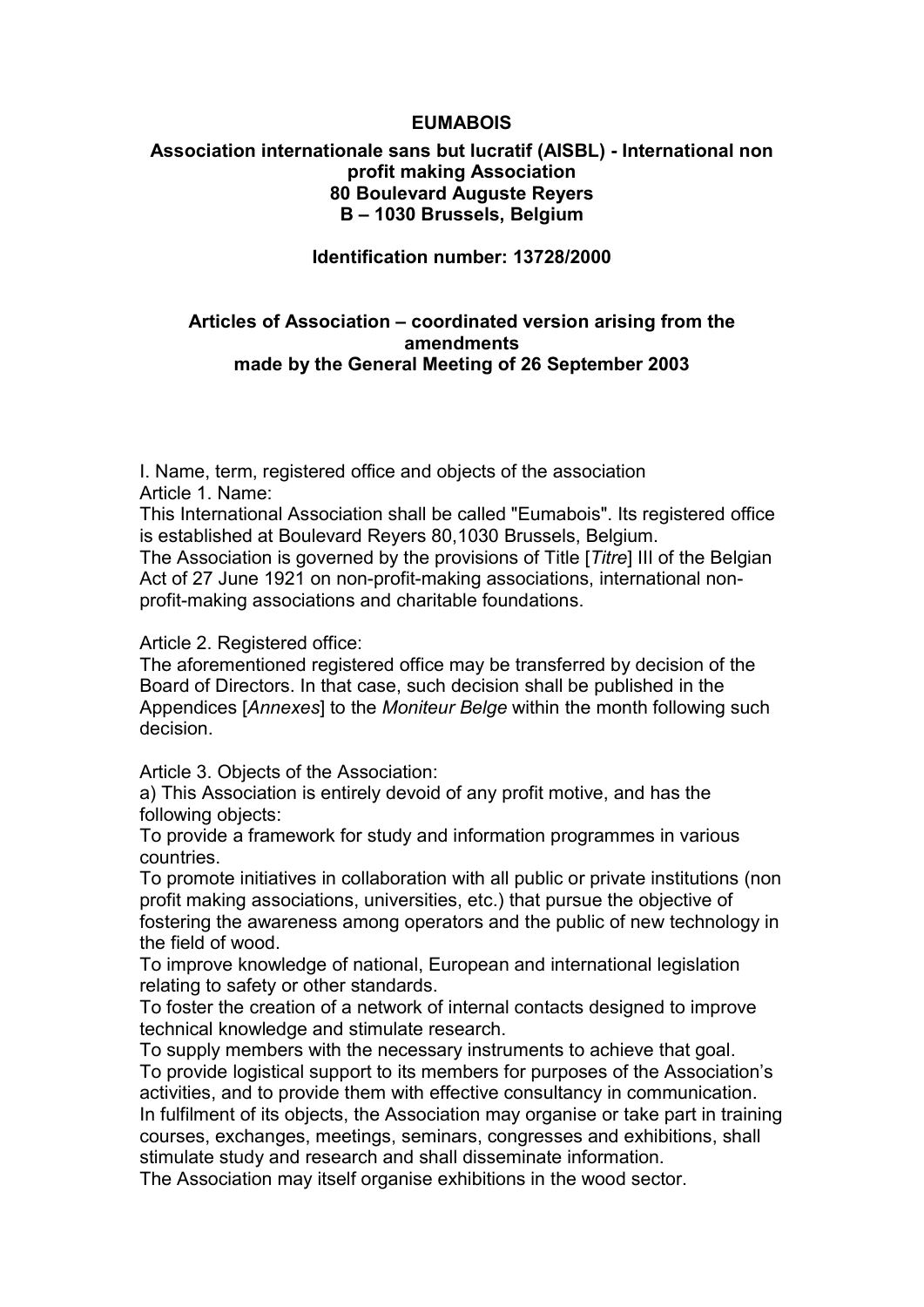b) It shall act alone or in collaboration with other associations or organisations in fulfilment of its objects.

It may form part of a federation or confederation formed of associations having similar objects.

c) The Association shall have no activities of a political nature.

#### II. Members.

Article 4. Members:

1. The members of the Association shall be the national associations of manufacturers of woodworking machines, to include all tools, accessories and equipment, in European countries.

Members shall be natural persons or legal entities formed according to the laws and practices of their country of origin.

2. Only one member is allowed per country.

In countries where a number of associations exist, those bodies shall be responsible for agreeing on a single representative at Eumabois.

3. The delegates of the national associations may only be persons who have an active function in a personal capacity, and represent one or more manufacturers of woodworking machines or systems involved in the manufacture of such machines.

4. Members of the Association can also be European single companies manufacturers of woodworking machines, tools and accessories for the wood industry, where no national association exists in the Country. Only 3 single companies of the same country shall be accepted without voting rights. Single companies currently members have to resign if an Association has been found in the related Country.

Article 5. Members of national associations:

Members of national associations must refer to their national association, and not directly to "Eumabois". An exception may be made to the foregoing paragraph where there is no national association in the country concerned.

Article 6. Admission of members:

Admission of members shall be decided by the General Meeting in accordance with the procedure described hereinafter.

1. Membership applications shall be submitted in writing to the Registered office of Eumabois, which shall promptly inform the members of the Board of Directors accordingly. The members of the Association shall be informed of the matter at their earliest following General Meeting.

2. Every membership application assumes acceptance by the candidate of the Articles of Association and operating methods of Eumabois.

3. Admission shall be decided by the General Meeting on a simple majority of those voting, whether attending or represented.

4. The Board of Directors shall notify the decision of the General Meeting to the candidate without delay.

5. If several national associations of a given country apply for membership, the General Meeting shall decide which such association shall be admitted. 6. The General Meeting may, by a unanimous vote, accept a European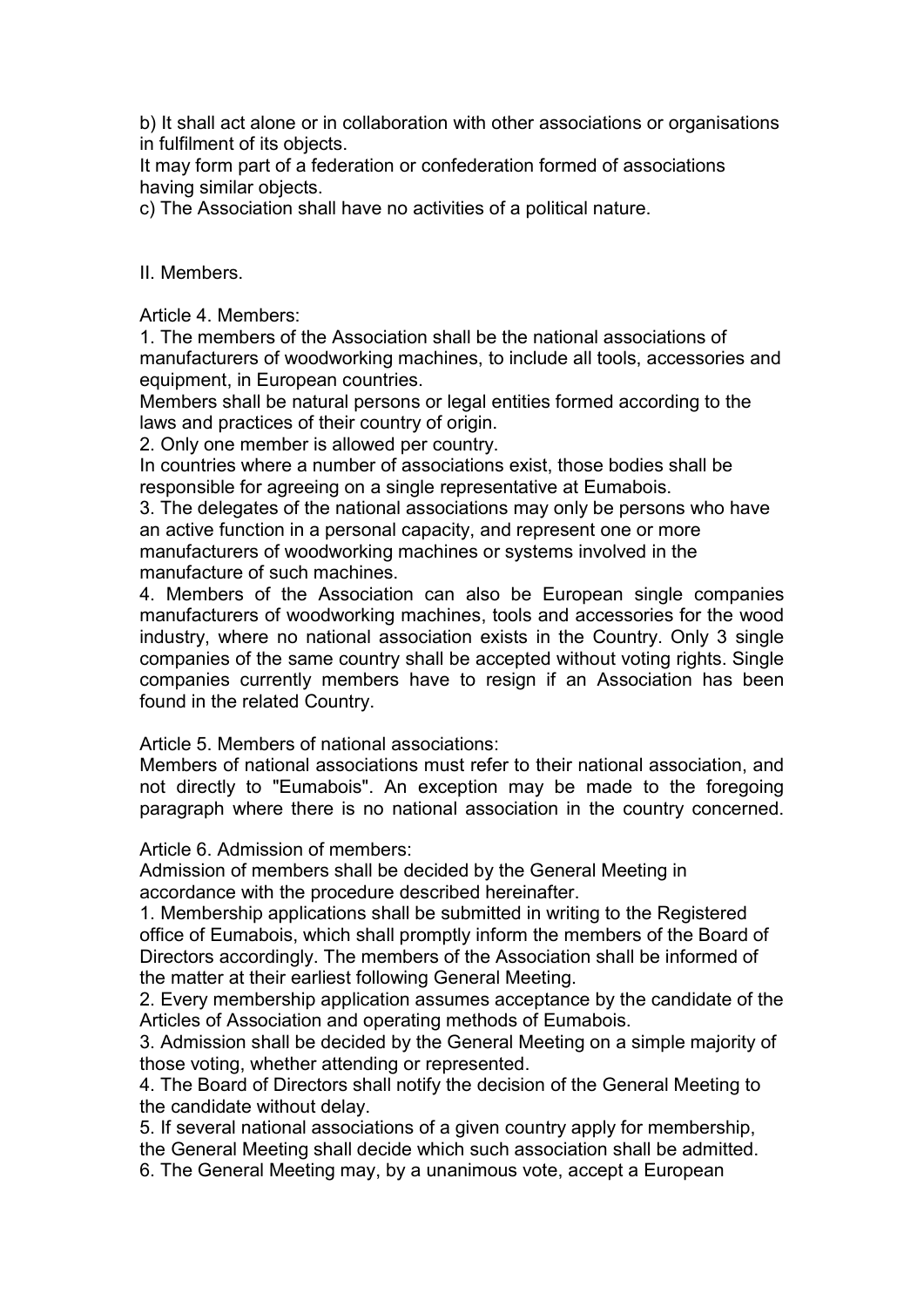applicant as an observer, for a period of two years, provided such applicant: meets the requirements of clauses 4.1 and 4.2 above;

can send a representative meeting the conditions of clause 4.3 above; wishes to take part in all the activities of Eumabois;

pays its/his/her subscription on the same footing as members.

After a period of two years, the observer shall either:

be admitted to membership by the General Meeting; or lose his/her/its observer status.

#### Article 7. Resignations:

Members shall be free to withdraw from the Association at any time. Members shall notify their resignation to the Board of Directors by registered post; such resignation shall be effective thirty days after receipt of the registered letter by the Board of Directors.

Resignation shall not exonerate a member from meeting the relevant financial commitments for the current calendar year.

Any member who fails to pay the due subscription within the time limit set by the Board of Directors shall be regarded as having resigned without need for the member to be notified by letter.

#### Article 8. Exclusions:

1. Exclusion of a member may be proposed by the Board of Directors, upon its having heard the relevant member's defence, and be pronounced by the General Meeting on a majority of two-thirds of the votes, it being understood that a quorum of three fourths of the members is required for the vote to be valid, and that the vote of the member concerned shall not be taken into account whether for the majority or for the quorum.

2. An excluded member may appeal against the decision within three months of its notification. The member shall thereupon be invited to argue his/her/its case at the next General Meeting. If no amicable agreement can be reached, the matter shall be referred to arbitration. The board of arbitrators, external to Eumabois, shall sit in Brussels and shall rule in accordance with the principles of Belgian law.

Such appeals shall not suspend any other claims, proceedings or their effects. 3. Exclusion of a member shall not exonerate him/her/it from meeting the relevant financial commitments for the current calendar year.

### Article 9. Suspensions:

a) The Board of Directors may suspend until the next General Meeting any members that are guilty of any serious breach of these Articles of Association, the laws, public order or morals, or of the rules of honourable and seemly conduct.

b) A member of the Association who resigns, is suspended or excluded, and likewise the heirs or assigns of a deceased member of the Association, shall have no rights in the assets of the Association. They may not request any statement or rendering of accounts, nor require any sealing of premises or effects, inventory or repayment of subscriptions paid.

#### Article 10. Contributions:

Members shall pay an annual or monthly subscription, of which the amount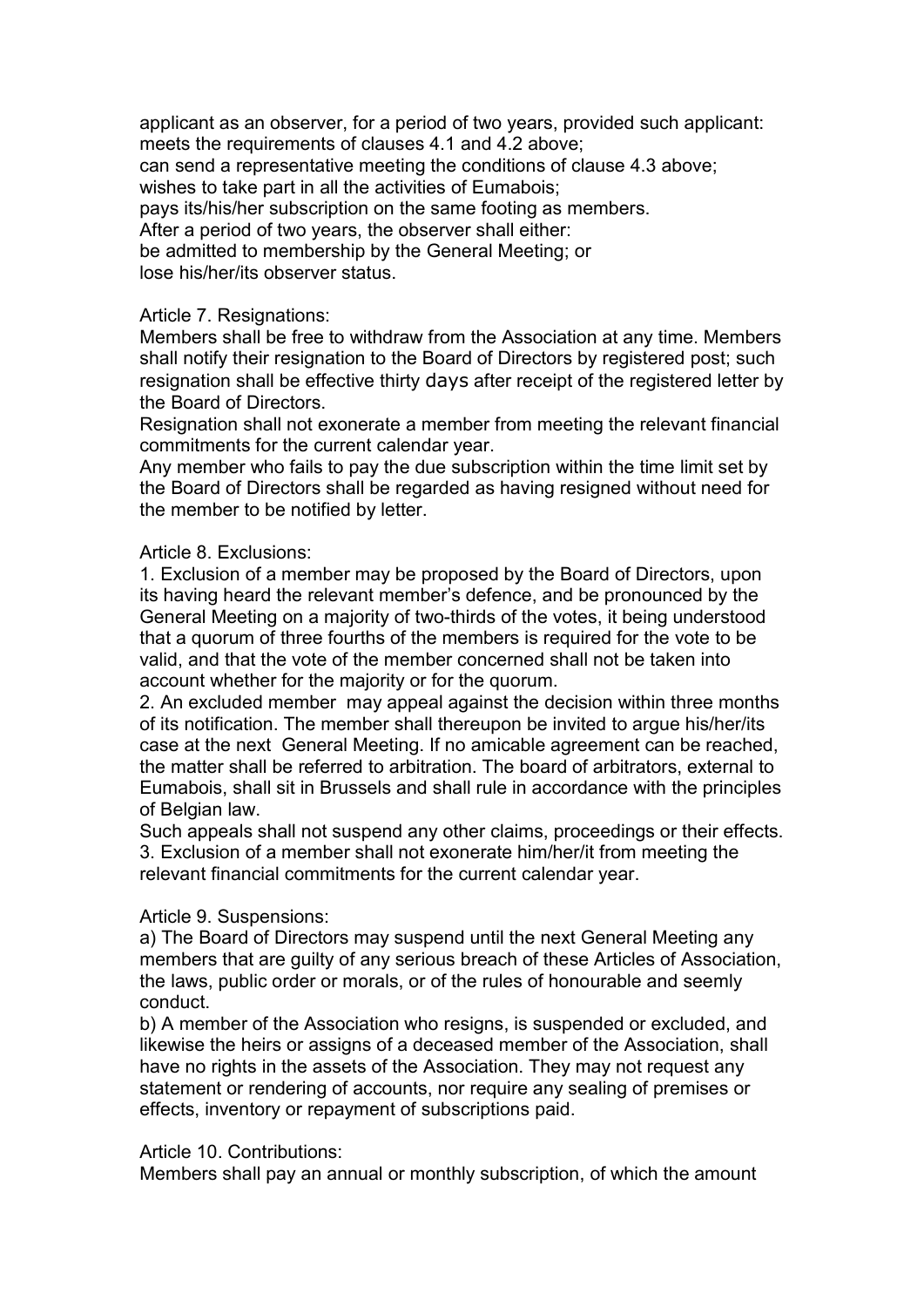and terms of payment shall be set by the General Meeting, on a proposal by the Board of Directors. In no circumstances shall the annual subscription exceed one million euros.

### III. Organisation and running.

Article 11. The different bodies of Eumabois are as follows:

- 1. The General Meeting.
- 2. The Board of Directors.
- 3. The Secretariat.
- 4. The Auditor.

A. The General Meeting:

### Article 12.

1. The General Meeting is composed of all the members; it is the Association's sovereign authority. Only members are entitled to vote. They may nevertheless be accompanied by advisers or specialists when, for example, the matters discussed are complex or highly technical.

2. Members must ensure that they express the point of view of the majority of their own country's manufacturers of woodworking machines.

3. Members are kindly requested to limit the changes in their representation on Eumabois, in order to foster continuity in the proceedings and in contacts.

Article 13. The General Meeting shall possess the powers it is recognised as having under the law or these Articles of Association.

Accordingly, the following matters among others are reserved to its remit: amendments to the Articles of Association,

the appointment and dismissal of directors,

the approval of budgets and financial statements,

the voluntary dissolution of the Association,

the exclusion of members,

the admission of new members.

However, the General Meeting shall also rule on the following:

all matters submitted to it by the Board of Directors,

the ratification of decisions taken by the Board of Directors where the latter judges appropriate.

the setting of subscriptions.

Article 14. At least one General Meeting must be held each year. It shall be called by the Chairman of the Board, or the Board itself, by letter sent by ordinary mail to each member not less than eight days before the meeting. This notice of meeting shall state the date, time and place of the meeting, as well as setting out its agenda.

The Board or its Chairman may call an extraordinary meeting whenever either thinks fit, subject to observance of the foregoing notification procedure.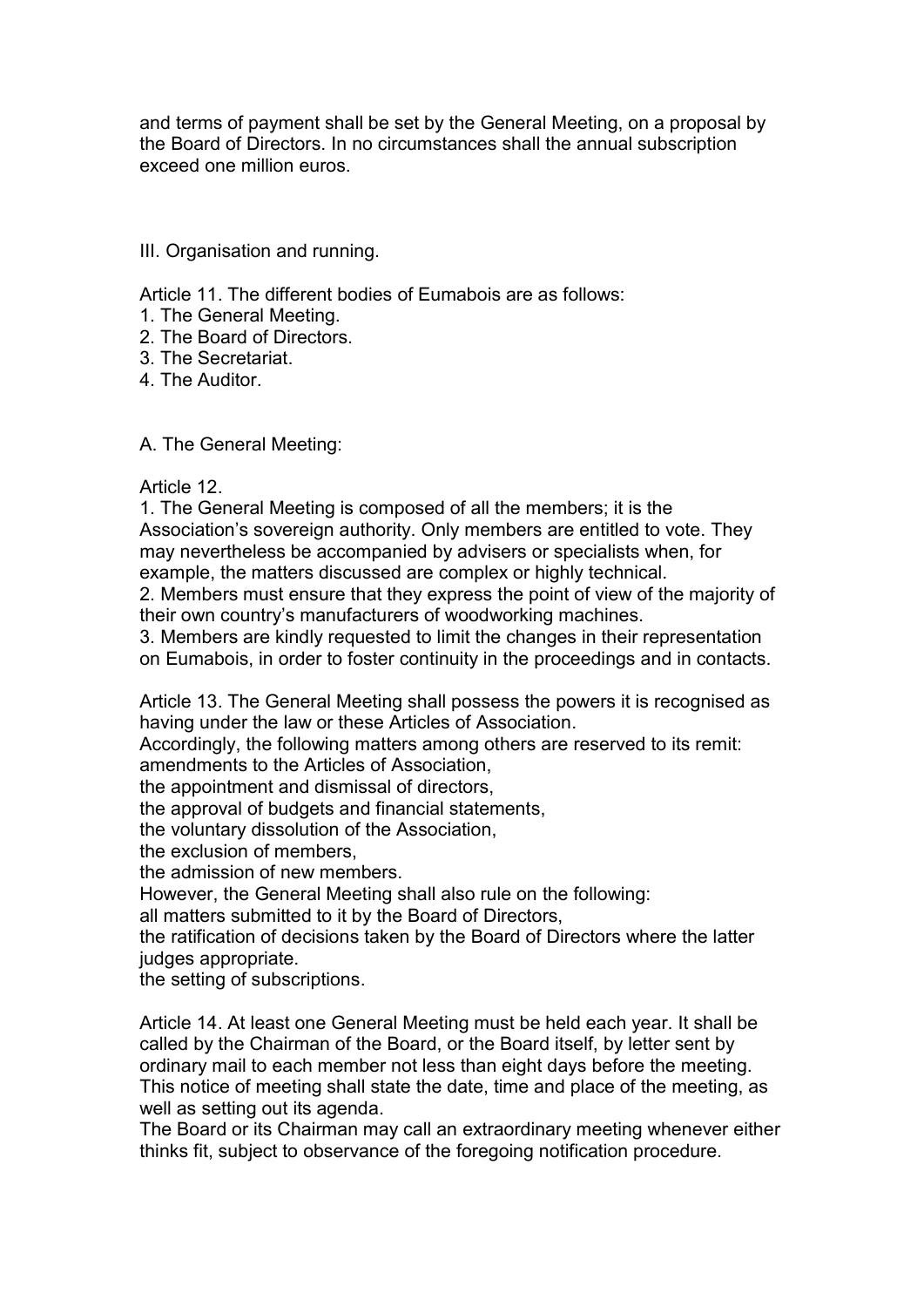Article 15. The annual meeting shall vote on the report by the Board of Directors, the balance sheet and profit and loss account for the elapsed financial year, and the budget for the coming financial year. The Annual General Meeting shall also vote on any proposal that the Board thinks appropriate to submit to it, and on any matters over which it is given exclusive powers by law.

The meeting shall be chaired by the Chairman of the Board of Directors or by any other director the latter may appoint as substitute. Otherwise, it shall be chaired by the eldest of the directors.

Each member shall be entitled to attend the meeting. A member may be represented by a proxy.

All members shall have equal voting rights, with each having one vote. Each country may only be represented by a single member.

All resolutions shall be passed on a simple majority of the votes of those present or represented, except as ruled otherwise by law or under these Articles of Association. In the event of a tied vote, the Chairman or the director replacing the latter shall have the casting vote. The vote shall be valid regardless of the number of members present or represented, provided their number is not less than three.

Article 16. Without prejudice to the [Belgian] Act of 27 June 1921 on nonprofit-making associations, international non-profit-making associations and charitable foundations, any proposal intended to amend the Articles of Association or to dissolve the Association must be made by the Board of Directors or not less than one quarter of the lawful members of the **Association** 

The Board of Directors must notify to the members of the Association not less than eight days beforehand the date of the meeting and its agenda.

The proceedings of the General Meeting shall only be valid if it is attended by two-thirds of the members who are entitled to vote and are current members of the Association.

No decision shall be carried unless it is passed by a majority of two-thirds of the votes.

However, if that General Meeting is attended by fewer than two-thirds of the lawful members of the Association, that General Meeting shall be reconvened under the foregoing conditions, and shall rule finally and validly on the proposal in question, regardless of the number of members present or represented, it being understood that no proxy may act for more than three different members.

All amendments of the Articles of Association shall be submitted to the [Belgian] Ministry of Justice and must be published in the Appendices [Annexes] of the Moniteur Belge.

The General Meeting shall lay down the procedure and conditions for the dissolution and liquidation of the Association.

All appointments, resignations or dismissals of directors shall be published within one month of the date thereof in the Appendices [Annexes] to the Moniteur Belge.

A new member shall be eligible for appointment to the Board of Directors only two years after admission.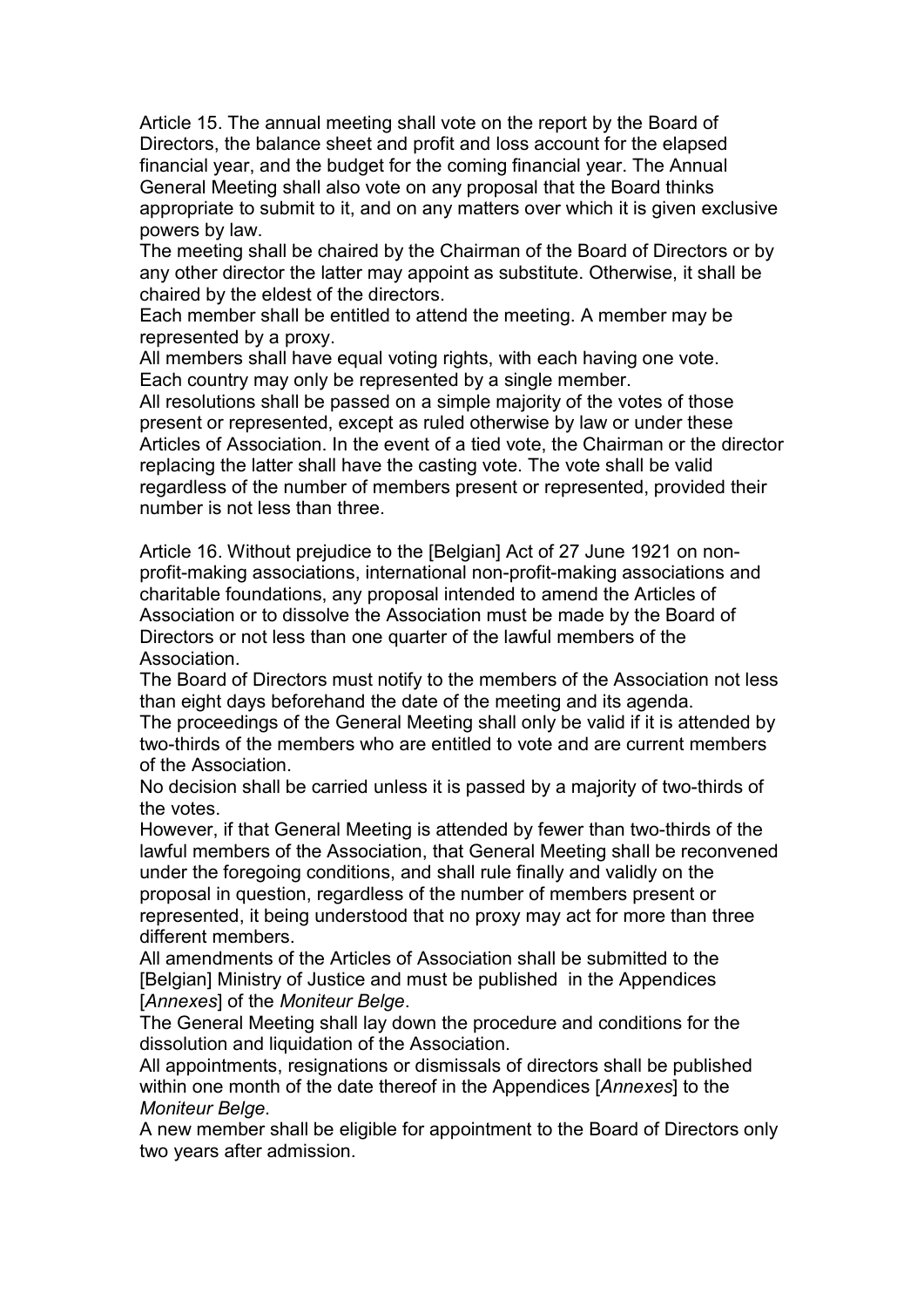Article 17. A summary record shall be kept in a register of all decisions of the General Meeting; that register shall be signed by the Chairman of the Board of Directors or by the director the latter appoints as substitute. The decisions taken by the General Meeting shall be notified to members and, where appropriate, to third parties, by letters or circulars sent by post.

### B. The Board of Directors:

Article 18. The affairs of the Association shall be managed by a Board of Directors composed of five Board members appointed by the General Meeting from among the Association's members, to serve for a three-year term, on a proposal by the Chairman or by the Board itself. The Chairman and the Board shall each propose as many candidates as they think appropriate. Directors whose term of office is expiring are eligible for re-election.

Directors may be dismissed at any time by the General Meeting.

Article 19. In the event of a directorship falling vacant during the term of office, the Chairman may appoint a temporary director whose definitive appointment shall be submitted to a vote by the General Meeting when it next meets.

# Article 20.

1. The Board of Directors shall have the widest powers for the administration and management of the affairs of the Association. It shall enjoy the fullest powers, except those reserved by law or under these Articles of Association to the General Meeting.

2. The Board of Directors shall have particular responsibility for the following: forwarding all notifications, remarks or requests for information or explanation made by a member of the General Meeting;

supervising the implementation of the decisions of the General Meeting; deciding on the applications to be made and replies to be supplied by Eumabois to public entities;

taking any urgent decision and, where applicable, having them ratified by the General Meeting;

deciding on any special expenditure within the framework of the budget; managing the assets of Eumabois;

receiving the reports by the Chairman and the Auditor;

supervising the activities of the Secretariat and receiving its reports; electing the Chairman;

appointing and dismissing the Secretary and auditor;

presenting the annual financial statements and annual budget to the General Meeting;

recommending the amount and method of calculation of the members' subscription, which shall then be submitted to the vote of the General Meeting;

deciding on the procedures internal to the Association, subject to observance of these Articles of Association and of Belgian law.

3. The directors shall not contract any personal liability by virtue of their duties, and shall be liable only for the performance of their duties as directors.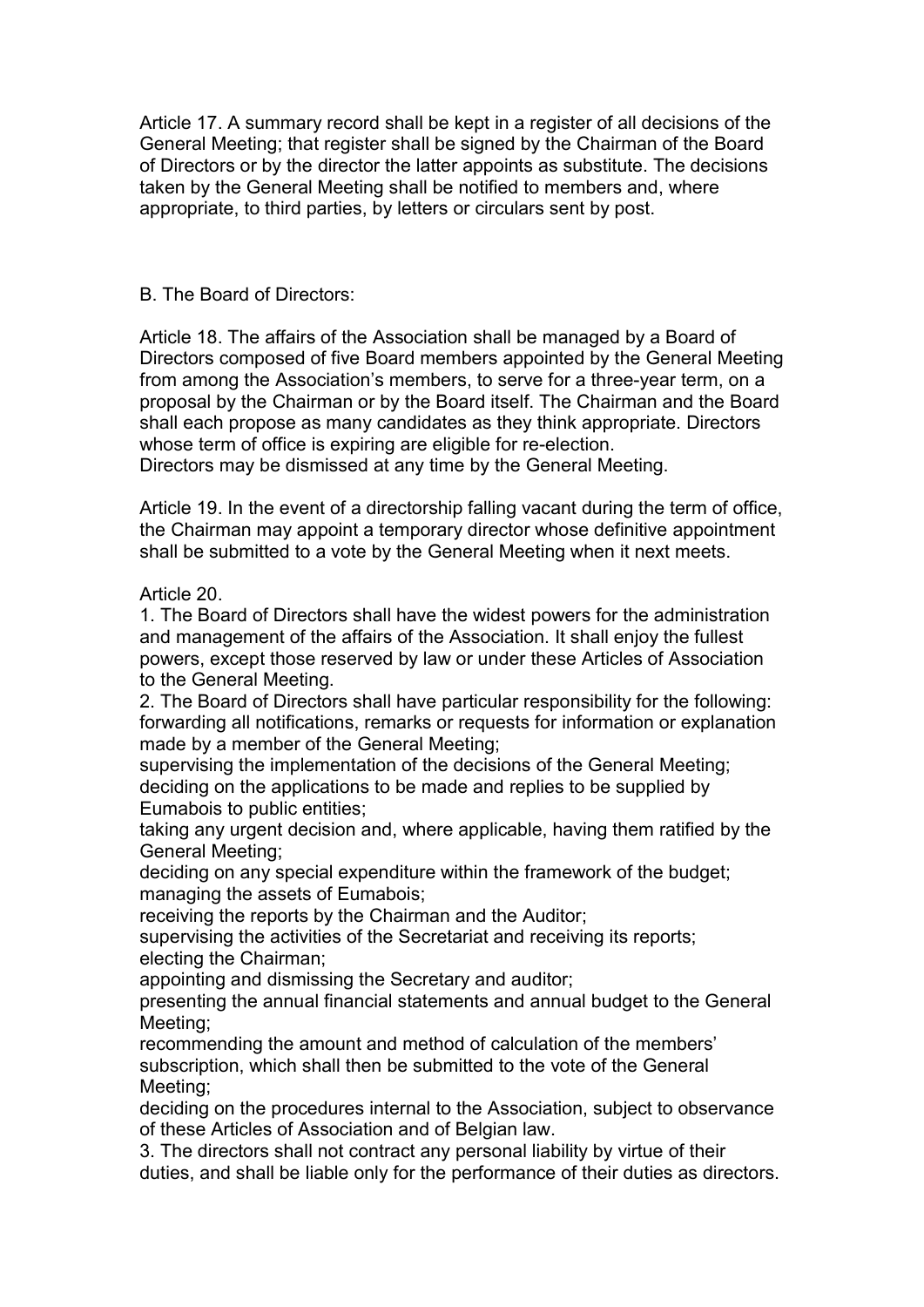4. Unless otherwise decided by the General Meeting, the directors' duties shall be carried out free of charge. The directors shall nevertheless be entitled to have their expenses refunded. Thus, when the Board of Directors assigns a mission to one or more directors, it may provide them with a budget to cover the expenses occasioned by that mission.

Article 21. The Board shall meet on being convened by the Chairman not less than twice a year. The date and agenda of the meeting shall be communicated not less than eight days beforehand.

All decisions shall be made on the majority of votes cast.

In the event of a tied vote, the Chairman or the person replacing the latter shall have the casting vote.

Votes shall be validly cast, regardless of the number of directors present, provided their number is not lower than three. Directors may not cause themselves to be represented; they must attend the meetings of the Board of Directors in person in order to cast a vote.

### Article 22.

1. The Board of Directors shall be chaired by a Chairman, chosen from among its members, to serve for a term of three years, renewable only once. It shall also include a Deputy Chairman [Vice-Président] chosen from among its members.

2. In the event of the Chairman being prevented from attending, the functions thereof shall be exercised by the Deputy Chairman or, failing the latter, by the eldest of the directors, for as long as the Chairman is so prevented. In the event of the Chairman resigning his/her post during the term of office, the Deputy Chairman shall replace him/her until the end of the current term of office.

# Article 23.

1. The Chairman shall supervise the activities of the Secretariat. In urgent matters, the Chairman shall take all decisions he/she thinks fit and shall inform the Board of Directors accordingly, as soon as possible.

The Chairman also shall also chair the General Meeting.

2. The Board may delegate the day-to-day management of the affairs of the Association, with the relevant signing authority for such management, to one or more executive managers [directeurs].

The Board shall specify the scope of the delegation and the powers it thereby transfers.

If the Chairman has not delegated such day-to-day management, all acts that commit the Association shall be signed by him/her, or by two directors jointly, and they shall not be required to show proof of their powers in dealings with third parties.

Article 24. Committees.

1. The General Meeting may set up committees, determine their aims and their composition.

2. These committees will preferably be chaired by a member of the General Meeting who is not on the Board of Directors.

3. All committees shall report to the General Meeting on the tasks assigned to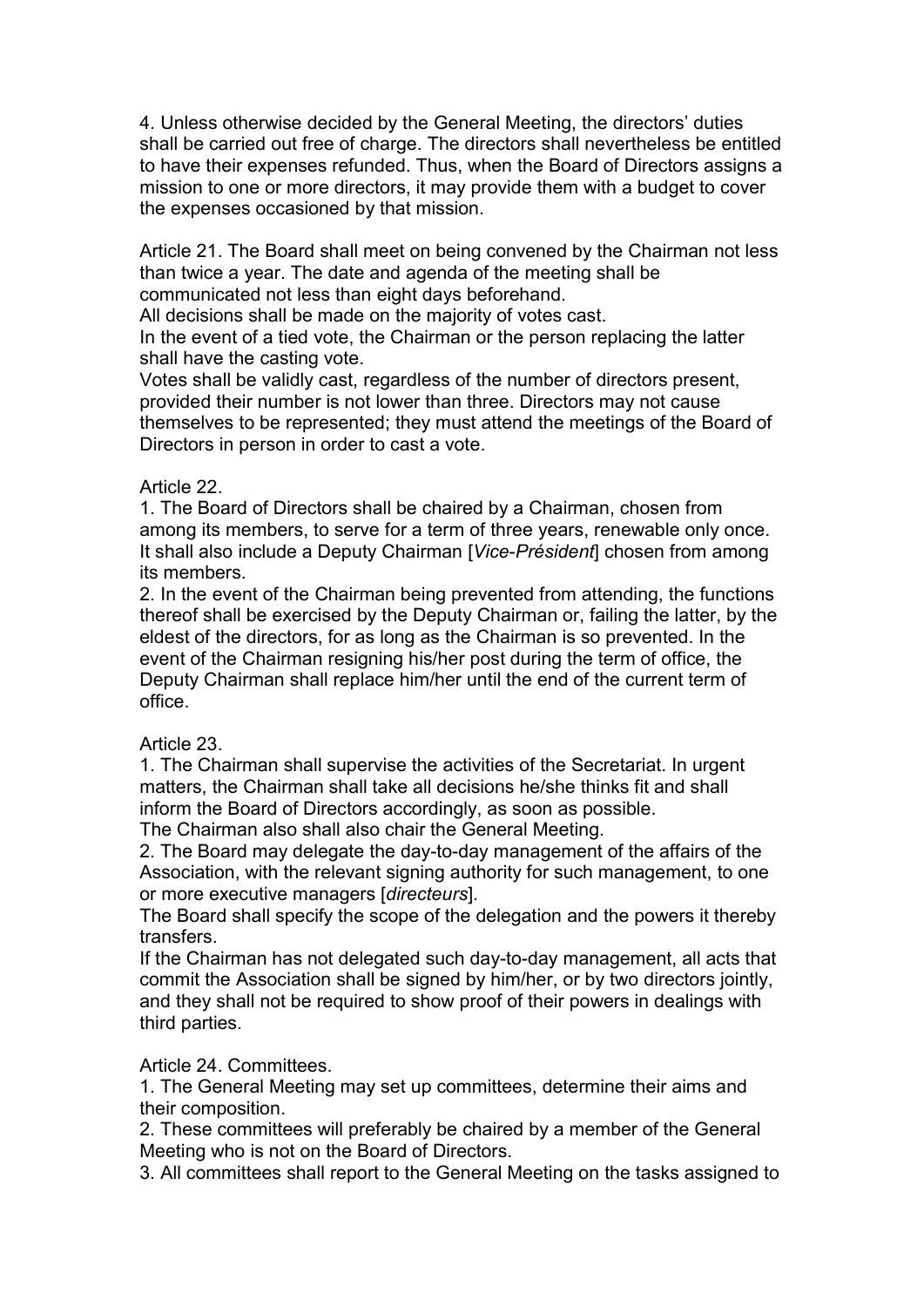them. Within this framework, they may make proposals to be submitted to the vote of the General Meeting and may cause any note or document to be distributed to the members.

# C. The Secretariat:

### Article 25.

1. The Board of Directors shall be assisted by a Secretariat having its offices located in Belgium. Each member may take responsibility for organising the logistics of the Secretariat for a period of two years. At the elapse of that period, the Board of Directors shall decide to entrust the task to another member or may renew the term of office of the member having acted hitherto. All costs of the Secretariat shall nevertheless be payable by Eumabois. 2. The Secretariat is above all responsible for the prompt and due implementation of the decisions of the General Meeting, particularly as regards finance (collecting subscriptions, etc.) and of the Board of Directors. The Secretariat shall keep the minutes of proceedings of the Eumabois General Meetings and meetings of the Board of Directors.

3. The Secretariat shall also assist the Chairman or, in special circumstances, the Deputy Chairman, and the chairmen of the committees.

4. In particular, the Secretariat may organise alongside the General Meeting, meetings of the Board of Directors and committee meetings, ad hoc meetings or working parties involving the executive managers, secretaries and members of the General Meeting and/or of the Board of Directors.

5. The Secretariat shall be responsible for providing information to members and, more generally, for all administrative tasks.

6.The Secretariat shall act under the control of the Board of Directors and according to the procedures decided by the latter.

7. The Secretariat shall be responsible for keeping the register of resolutions of the General Meeting and of the Board of Directors, and that register shall be kept at the registered office.

### D. Audit:

Article 26.

1. The auditor shall be chosen by the General Meeting from among its members, to sit for a term of three years.

2. The auditor may not be chosen from among the members of the Board of **Directors** 

3. The auditor shall verify annually the accounts and the manner in which the members benefit from the services of Eumabois. He/she shall report to the General Meeting.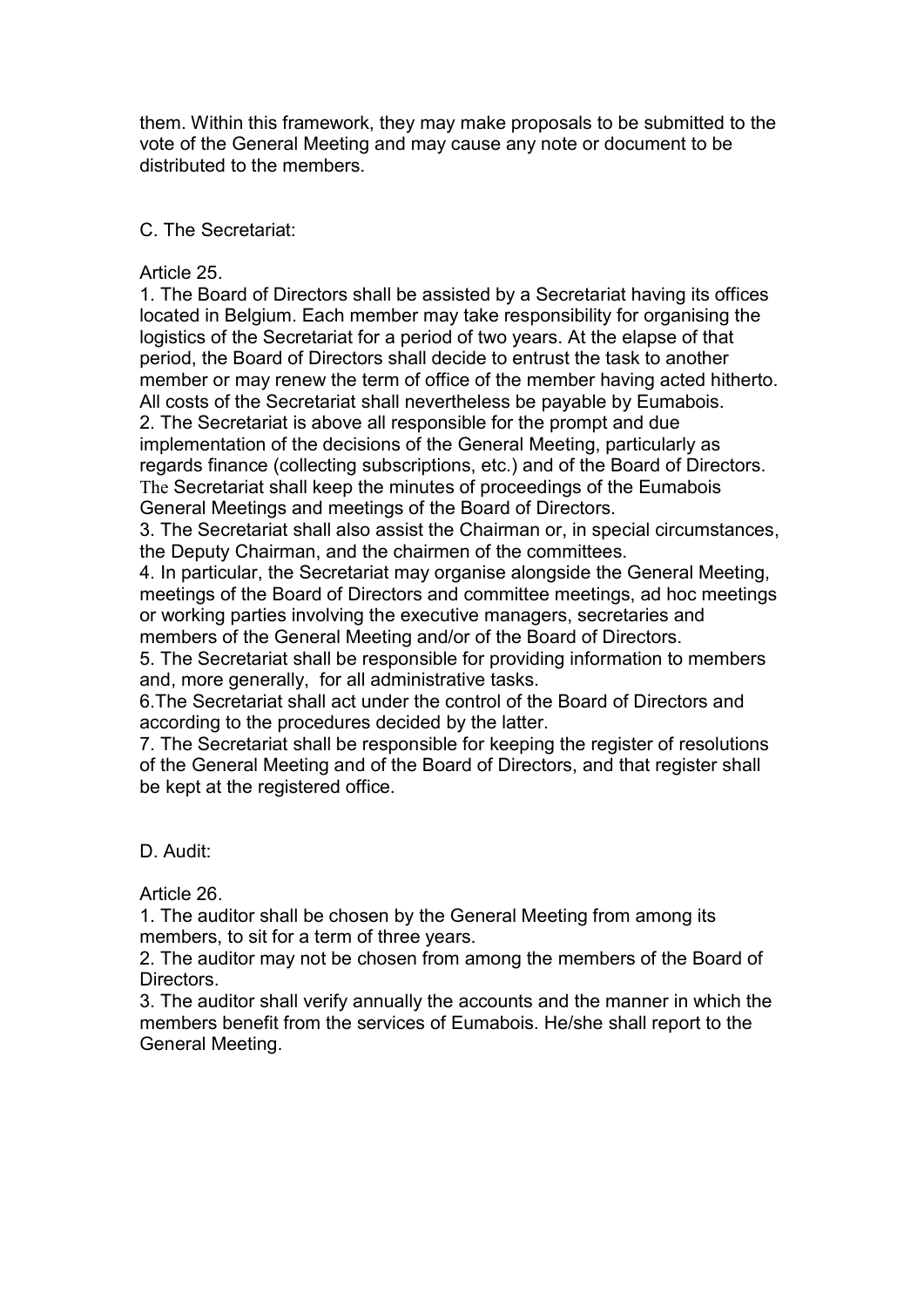IV. Finance:

Article 27. Subscriptions:

1. Members' subscriptions and any other income shall cover the expenses of Eumabois.

2. The method of calculation and the amount of subscriptions shall be voted by the General Meeting on a proposal by the Board of Directors.

Article 28. The Association's financial year shall commence on the first of January and shall end on the thirty-first of December. As an exception, the first financial year shall commence this day and shall end on the thirty-first of December two thousand.

Article 29. All official publications in the Moniteur Belge shall be performed at the initiative of the Secretariat, which shall be responsible for the due fulfilment of the formalities.

Article 30. All legal actions whether as claimant or as defendant shall be brought or supported on behalf of the Association, by the Board of Directors, represented by the Chairman.

Article 31. In the event of the dissolution of the Association, all assets remaining to it after settlement of all debts shall be contributed to an association or charitable foundation of like objects, or having objects similar to those of this Association. The choice of such absorbing association shall lie within the remit of the Board of Directors. The Chairman shall be responsible for settling all debts and for contributing the assets. The Chairman may delegate the relevant powers to a director.

Article 32. All matters not explicitly ruled-upon in these Articles of Association shall be governed by the [Belgian] Act of 27 June 1921 on non-profit-making associations, international non-profit-making associations and charitable foundations.

Article 33. Jurisdiction over all disputes concerning these Articles of Association shall lie with the Courts of Law of Brussels in the French language.

Article 34. All acts committing the Association other than those concerning day-to-day management shall, unless special delegation be given by the Board, be signed by the Chairman or by two directors jointly, and they shall not be required to show proof of their powers in dealings with third parties.

Article 35. Internal bye-laws may be enacted by vote of the Board of Directors, which may amend them as it thinks fit. The General Meeting shall nevertheless have a right of evocation regarding the internal bye-laws.

Article 36. The delegate director and/or executive manager shall be empowered to accept whether provisionally or finally all donations made to the Association and to fulfil all formalities necessary for their being made over